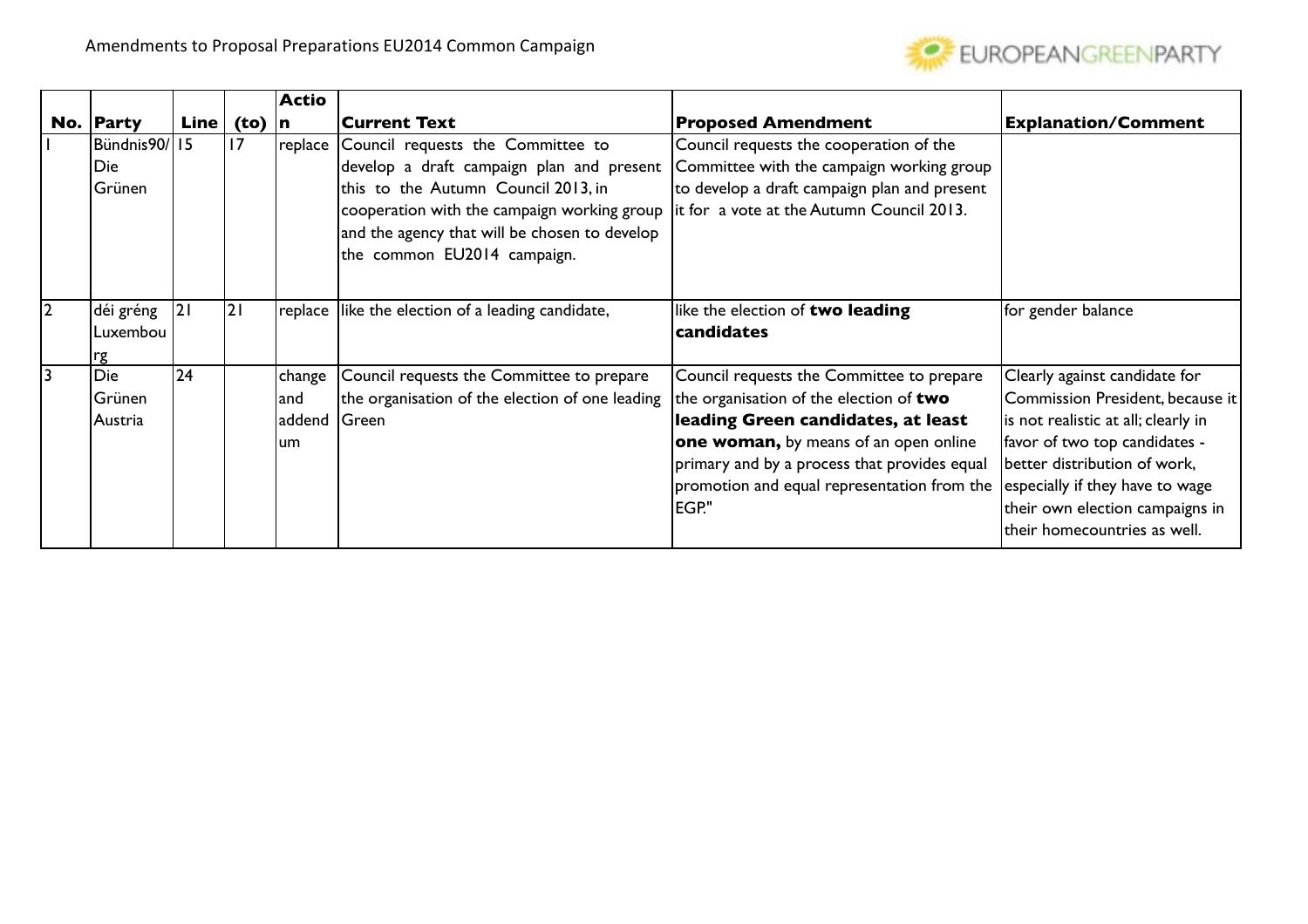

| 4   | déi gréng    | $ 24\rangle$ | 47 | delete  | Council requests the Committee to prepare the         |                                              | see the detailed letter from déi |
|-----|--------------|--------------|----|---------|-------------------------------------------------------|----------------------------------------------|----------------------------------|
|     | Luxembou     |              |    |         | organisation of the election of one leading Green     |                                              | gréng Party board to Committee   |
|     | rg           |              |    |         | candidate by means of an open online primary and      |                                              | and Council Delegates            |
|     |              |              |    |         | by a process that provides equal promotion and        |                                              |                                  |
|     |              |              |    |         | equal representation from the EGP. Candidates will    |                                              |                                  |
|     |              |              |    |         | be invited by the EGP to present themselves as of     |                                              |                                  |
|     |              |              |    |         | September 2013. Candidates must be eligible for       |                                              |                                  |
|     |              |              |    |         | election to the European Parliament. The candidates   |                                              |                                  |
|     |              |              |    |         | must present themselves for the European list on      |                                              |                                  |
|     |              |              |    |         | one of the lists (including alliances) of the Member  |                                              |                                  |
|     |              |              |    |         | Parties. They must present their political agenda in  |                                              |                                  |
|     |              |              |    |         | maximum two pages, be prepared to travel across       |                                              |                                  |
|     |              |              |    |         | the EU, to represent the Greens in the leading        |                                              |                                  |
|     |              |              |    |         | transnational debates with the other political        |                                              |                                  |
|     |              |              |    |         | families and to campaign transnationally to support   |                                              |                                  |
|     |              |              |    |         | member parties campaign activities. Each candidate    |                                              |                                  |
|     |              |              |    |         | must have the support of at least 5 of the EU282      |                                              |                                  |
|     |              |              |    |         | parties. The deadline for applications is three weeks |                                              |                                  |
|     |              |              |    |         | before the Autumn Council 2013. The parties can       |                                              |                                  |
|     |              |              |    |         | only support one candidate. We consider the one       |                                              |                                  |
|     |              |              |    |         | leading EGP candidate to be the heart and the face    |                                              |                                  |
|     |              |              |    |         | of our campaign and the representative of our         |                                              |                                  |
|     |              |              |    |         | political family throughout the campaign. We will     |                                              |                                  |
|     |              |              |    |         | also express clearly that the Green leading           |                                              |                                  |
|     |              |              |    |         | candidate would be our choice for the EU              |                                              |                                  |
|     |              |              |    |         | Commission President, should the opportunity          |                                              |                                  |
|     |              |              |    |         | arise.                                                |                                              |                                  |
|     |              |              |    |         | Council instructs the Committee to further            |                                              |                                  |
|     |              |              |    |         | develop the process for the primary. The primary is   |                                              |                                  |
|     |              |              |    |         | open to the public for European Union citizens as     |                                              |                                  |
|     |              |              |    |         | of the age of 16 from the EU28 who pledge             |                                              |                                  |
|     |              |              |    |         | adherence to the Green cause and who are eligible     |                                              |                                  |
|     |              |              |    |         | to vote. The Committee has to organise this           |                                              |                                  |
|     |              |              |    |         | process guaranteeing the credibility and safety of    |                                              |                                  |
| l5. | Bündnis90/26 |              | 27 | replace | Candidates will be invited by the EGP to              | Interested Candidates will be invited by the |                                  |
|     | Die          |              |    |         | present themselves as of September 2013.              | EGP to present themselves no later than      |                                  |
|     | Grünen       |              |    |         |                                                       | September 15th 2013.                         |                                  |
|     |              |              |    |         |                                                       |                                              |                                  |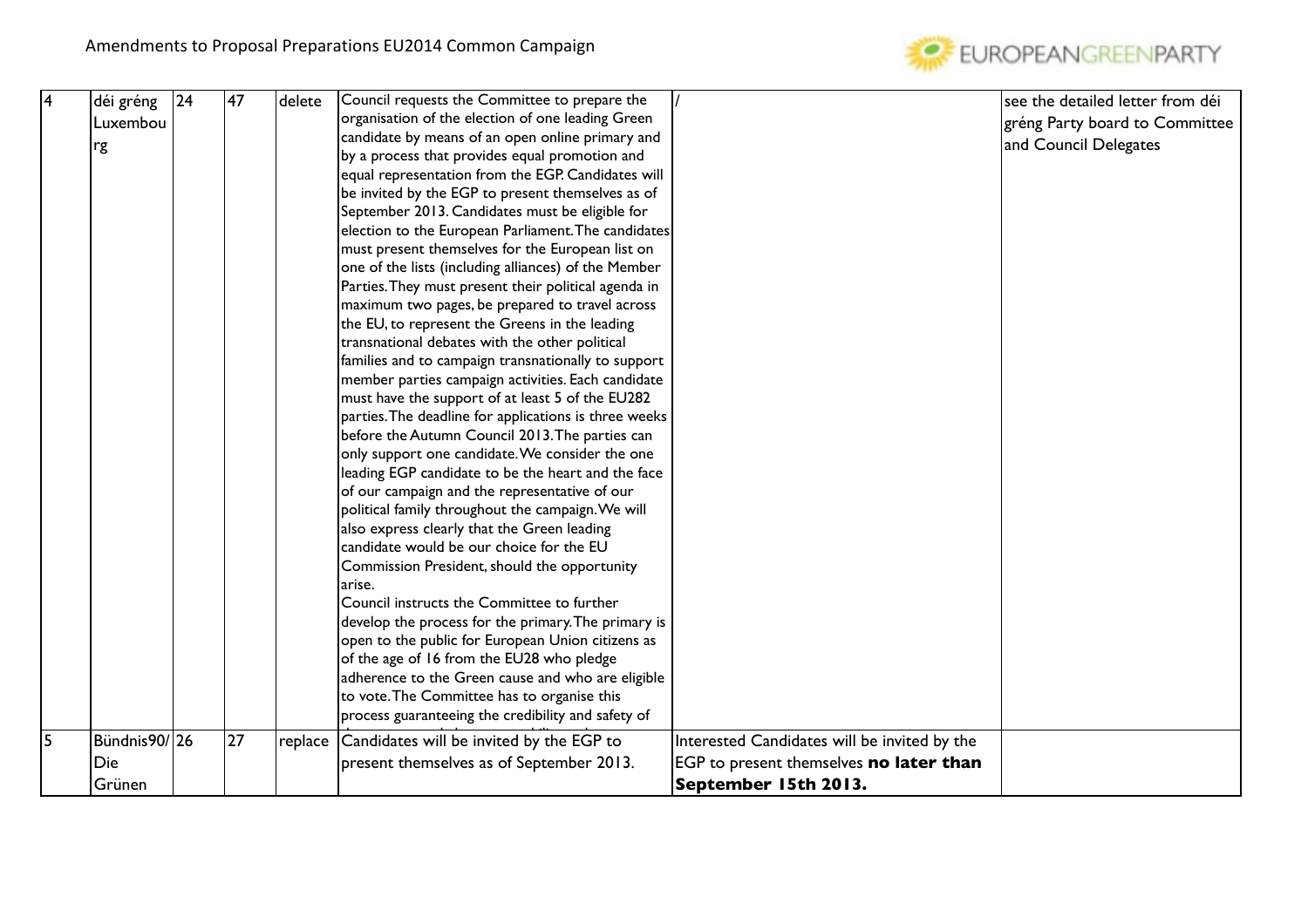

| 16             | Bündnis90/31 |    | 32 |     | replace Each candidate must have the support of at | A Member Party can only support one             |                                   |
|----------------|--------------|----|----|-----|----------------------------------------------------|-------------------------------------------------|-----------------------------------|
|                | Die          |    |    |     | least 5 of the EU28 parties.                       | candidate. After interested candidates have     |                                   |
|                | Grünen       |    |    |     |                                                    | declared their interest for running as a        |                                   |
|                |              |    |    |     |                                                    | leading candidate for the European Greens,      |                                   |
|                |              |    |    |     |                                                    | Member Parties can give their support for a     |                                   |
|                |              |    |    |     |                                                    | candidate from October 1st to November 1st.     |                                   |
|                |              |    |    |     |                                                    | This allows Member Parties to get a full        |                                   |
|                |              |    |    |     |                                                    | overview of the candidates before deciding      |                                   |
|                |              |    |    |     |                                                    | whom to officially support. Each candidate for  |                                   |
|                |              |    |    |     |                                                    | this primary has to receive support of at least |                                   |
|                |              |    |    |     |                                                    | 5 of the EU28 parties before the November       |                                   |
|                |              |    |    |     |                                                    | Ist deadline. The Member Party of interested    |                                   |
|                |              |    |    |     |                                                    | candidates must officially nominate them for    |                                   |
|                |              |    |    |     |                                                    | the primary                                     |                                   |
| $\overline{7}$ | EELV,        | 31 | 32 | add | Each candidate must have the support of at         | Each candidate must have the support of at      | We believe that this cross-party  |
|                | France       |    |    |     | least 5 of the EU282 parties                       | least 5 of the EU 28 parties and 15 delegates   | initiative to designate a common  |
|                |              |    |    |     |                                                    | from at least 4 different parties               | candidate for the campaign and    |
|                |              |    |    |     |                                                    |                                                 | <b>European Commission</b>        |
|                |              |    |    |     |                                                    |                                                 | presidency is an essential        |
|                |              |    |    |     |                                                    |                                                 | measure to europeanise the        |
|                |              |    |    |     |                                                    |                                                 | elections in 2014 and reinforce   |
|                |              |    |    |     |                                                    |                                                 | the awareness of EU citizenship.  |
|                |              |    |    |     |                                                    |                                                 | This is a symbolic but necessary  |
|                |              |    |    |     |                                                    |                                                 | step to strengthen the EU         |
|                |              |    |    |     |                                                    |                                                 | democratic structure and          |
|                |              |    |    |     |                                                    |                                                 | towards a post-national           |
|                |              |    |    |     |                                                    |                                                 | democracy. In order to prevent    |
|                |              |    |    |     |                                                    |                                                 | any nationalistic feelings and    |
|                |              |    |    |     |                                                    |                                                 | strategy for our primary, we      |
|                |              |    |    |     |                                                    |                                                 | would like to improve the         |
|                |              |    |    |     |                                                    |                                                 | process of candidacy by adding    |
|                |              |    |    |     |                                                    |                                                 | and modifying some conditions:    |
|                |              |    |    |     |                                                    |                                                 | including the support of national |
|                |              |    |    |     |                                                    |                                                 | delegates to the EGP.             |
|                |              |    |    |     |                                                    |                                                 |                                   |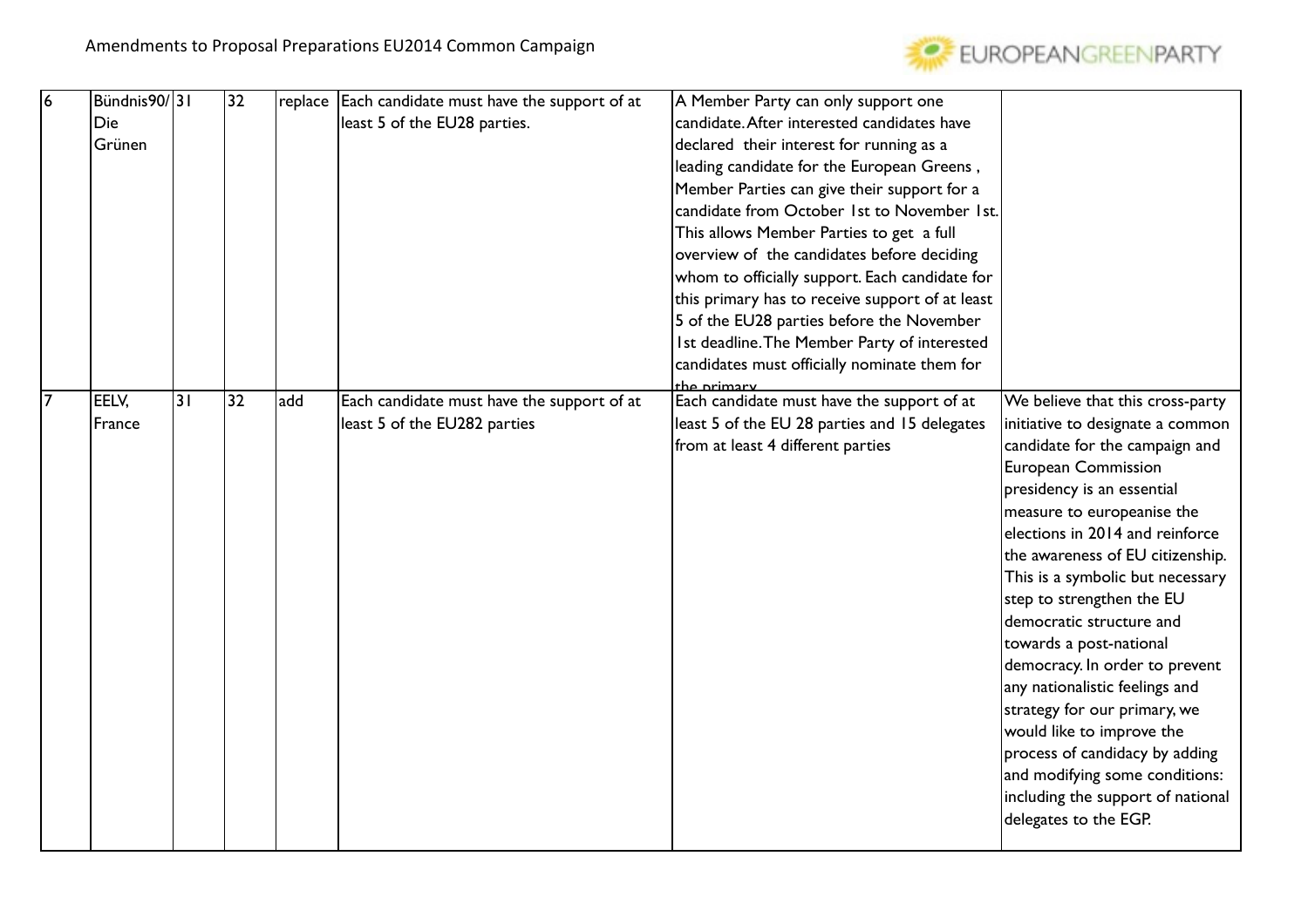

| 18           | Bündnis90/32                   |                 | 33 | delete  | The deadline for applications is three weeks                                                                                                                                                                                                                                                                                                                                                                                                                                               |                                                                                                                                                                                                                                                                                                                   |                                                                                                                                                                                                                                                                                                                                              |
|--------------|--------------------------------|-----------------|----|---------|--------------------------------------------------------------------------------------------------------------------------------------------------------------------------------------------------------------------------------------------------------------------------------------------------------------------------------------------------------------------------------------------------------------------------------------------------------------------------------------------|-------------------------------------------------------------------------------------------------------------------------------------------------------------------------------------------------------------------------------------------------------------------------------------------------------------------|----------------------------------------------------------------------------------------------------------------------------------------------------------------------------------------------------------------------------------------------------------------------------------------------------------------------------------------------|
|              | Die                            |                 |    |         | before the Autumn Council 2013. The parties                                                                                                                                                                                                                                                                                                                                                                                                                                                |                                                                                                                                                                                                                                                                                                                   |                                                                                                                                                                                                                                                                                                                                              |
|              | Grünen                         |                 |    |         | can only support one candidate.                                                                                                                                                                                                                                                                                                                                                                                                                                                            |                                                                                                                                                                                                                                                                                                                   |                                                                                                                                                                                                                                                                                                                                              |
| 9            | EELV,<br>France                | $\overline{33}$ |    | replace | The parties can only support one candidate.                                                                                                                                                                                                                                                                                                                                                                                                                                                | The parties can support the candidacies of as<br>many candidate as they wish.                                                                                                                                                                                                                                     | This proposal aims at ensuring<br>diversity within national parties<br>and allowing the individual liberty<br>of choice and ownership of the<br>European green movement. This<br>proposal is meant to feed the<br>debate and find collectively the<br>best way to organise these<br>primaries according to our<br>European democratic views. |
| 10           | Die                            | $\overline{37}$ | 38 | change  | The primary is open to the public for                                                                                                                                                                                                                                                                                                                                                                                                                                                      | The primary is open for all green party                                                                                                                                                                                                                                                                           |                                                                                                                                                                                                                                                                                                                                              |
|              | Grünen                         |                 |    | land    | European Union citizens as of the age of 16                                                                                                                                                                                                                                                                                                                                                                                                                                                | <b>members</b> as of the age of 16 from the EU-                                                                                                                                                                                                                                                                   |                                                                                                                                                                                                                                                                                                                                              |
|              | Austria                        |                 |    | addend  | from the EU28 who pledge adherence to the                                                                                                                                                                                                                                                                                                                                                                                                                                                  | 28.                                                                                                                                                                                                                                                                                                               |                                                                                                                                                                                                                                                                                                                                              |
|              |                                |                 |    | um      | Green cause and who are eligible to vote.                                                                                                                                                                                                                                                                                                                                                                                                                                                  |                                                                                                                                                                                                                                                                                                                   |                                                                                                                                                                                                                                                                                                                                              |
| $\mathbf{H}$ | Bündnis90/137<br>Die<br>Grünen |                 | 47 | replace | Council instructs the Committee to further<br>develop the process for the primary. The<br>primary is open to the public for European<br>Union citizens as of the age of 16 from the<br>EU28 who pledge adherence to the Green<br>cause and who are eligible to vote. The<br>Committee has to organise this process<br>guaranteeing the credibility and safety of the<br>system used, the accountability and<br>transparency of the system and the process,<br>and anonymity for the voter. | Council instructs the Committee to further<br>develop the organisation of the primary for<br>the Autumn Council. This process should be<br>open to EU28 citizens from the age of 16. The<br>proposed process must be credible, safe,<br>accountable and transparent as well as provide<br>anonymity to the voter. |                                                                                                                                                                                                                                                                                                                                              |
| 12           | GroenLink 38                   |                 | 39 | replace | who pledge adherence to the Green cause and who pledge affinity with the Green parties<br>who are eligible to vote.                                                                                                                                                                                                                                                                                                                                                                        | participating in the European elections                                                                                                                                                                                                                                                                           |                                                                                                                                                                                                                                                                                                                                              |